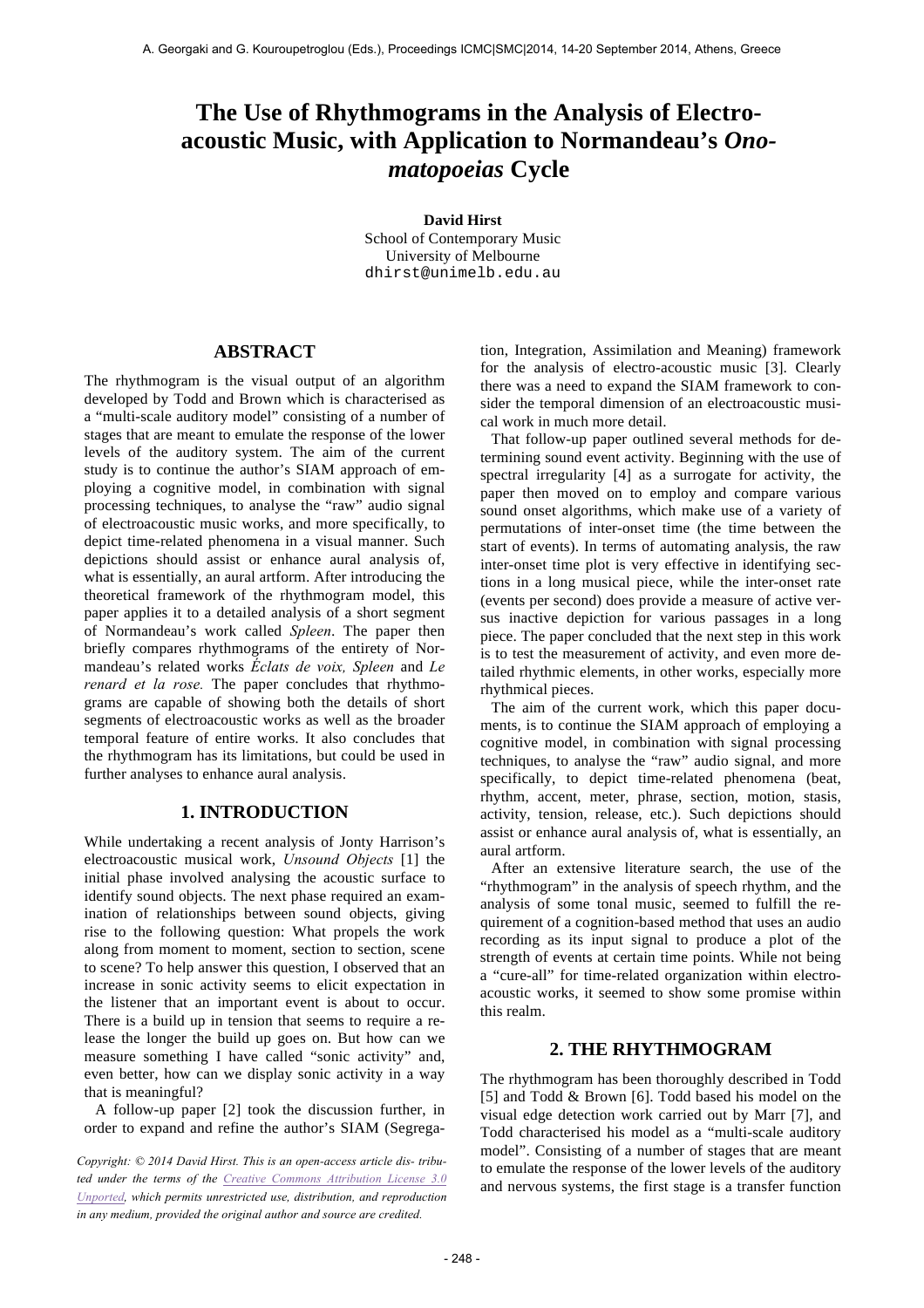of the outer and middle ears, approximated by a high pass filter. The basilar membrane is modelled by a bank of gammatone filters, and each cochlea channel is processed by the Meddis [8] inner hair cell model, which outputs the auditory nerve firing probability. The second stage pools the auditory nerve response across frequency and passes it to a multi-scale Gaussian low-pass filter system. In practice, the Guassian filters use a polynomial approximation. The last stage looks for peaks in the low pass response or zero-crossings of the first derivative of the response. Peaks are then summed and plotted on a time constant (corresponding to each frequency channel) versus time graph. This representation is referred to as a "rhythmogram". Figure 1 shows Silcock's schematic [9] for the Todd and Brown version of the model.



**Figure 1.** Rhythmogram algorithm<sup>1</sup>.

l

An example of a rhythmogram is shown in figure 2. It is the output of one of the tests carried out in calibrating the software (see below) and shows a rhythmogram for a repeating pattern of three short 50ms tones, followed by a 550ms period of silence, lasting 7 seconds.



**Figure 2**. Rhythmogram for a repeating pattern of three short 50ms tones, followed by a 550ms period of silence.

Todd points out that the attraction of the rhythmogram is that it has some similarity to the familiar hierarchical tree diagrams of Lerdahl and Jackendoff [10]. Further, although there is not the space to go into detailed discussion here, Todd and Brown's model takes into account an auditory sensory memory consisting of a "short echoic store" lasting up to about 200 to 300 ms and a "long echoic store" lasting for several seconds or more<sup>2</sup>. Each "cell" (or filter channel) detects peaks in the response of the short term "memory" units. The sum of the peaks is accumulated in a simplified model of the "long echoic store". An "event" activation is associated with the number of memory units that have triggered the peak detector and the height of the memory unit responses. Thus, as Todd states: "Temporal integration relates to the growth of loudness with time. This is modelled as the increase in total neural activity associated with an event, which can be done by simply summing the peak responses of the memory units."<sup>3</sup>

The rhythmogram model not only detects onsets of events, but it can represent rhythmic grouping structures, influenced by a number of factors. The most fundamental of these is "temporal proximity", from which, rhythmic grouping of a sequence can be determined from relative interonset times. Changes in rhythm, or other phenomena, such as meter, can be inferred where there are contrasts, accents or varied articulations present in the signal: i.e. long-short; loud-soft; legato-staccato.

By changing the analysis parameters, the algorithm can "zoom in" and focus on short-term rhythmic details, or "zoom out" and provide a representation of entire sections, or complete structural diagrams for entire works, with similarities to the generative grammar tree diagrams of Lerdahl and Jackendoff. Both of these levels of focus have been explored in the current study.

While this algorithm only attempts to model the auditory system, on its own, to make rhythmic inferences, Todd does attempt to make a link with the sensory motor system with regard to limb motion (foot tapping) and whole body motion (body sway) to speculate on how these may influence both meter and phrase perception.

 $\overline{a}$ 

 $<sup>1</sup>$  Diagram is reproduced from Silcock (2012) p. 11, and is a variation of</sup> the figure by Todd and Brown (1996) p. 257.

<sup>2</sup> Todd (1994) pp. 34-35.

 $3$  Todd(1994) p. 39.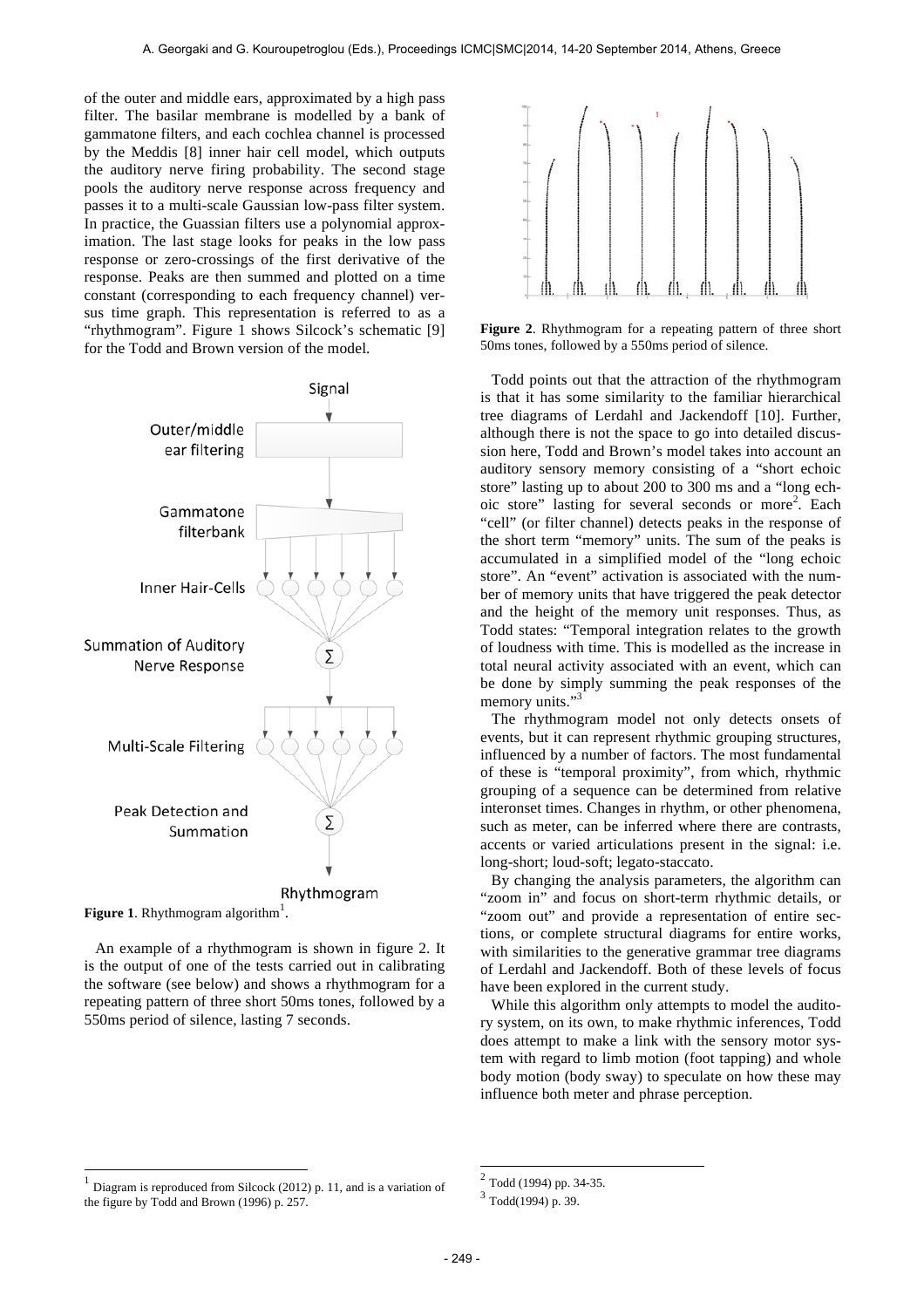## **3. EXPERIMENTAL METHODOLOGY**

This study utilises the MATLAB code written by Guy Brown, and adapted by Vincent Aubanel for the LISTA project [11]. This code makes use of the fact that it is possible to increase the efficiency of the computation and still obtain a useful, meaningful rhythmogram plot by using a rectified version of the input signal directly, i.e. bypassing the Gammatone filterbank and inner hair cell stages<sup>4</sup>.

#### **3.1 Testing**

Code testing used the same four tests as that were used by Silcock [9] in his real-time Pure Data (Pd) version. Each of the tests used the same analysis parameters. These parameters are critical in determining the level of focus desired in each application of the analysis procedure. Todd calls these "unit parameters", and, as short segments of sound were to be tested (seven seconds in this case), the following parameters were used: number of filters 100; minimum time constant 15ms (shortest window); maximum time constant 500ms (longest window); rhythmogram sampling frequency 1000 Hz (can be down-sampled from audio rate as we are only interested in rhythms). In this Brown and Aubanel implementation, the filters are spaced linearly, whereas both the Todd and Silcock versions use logarithmic spacing.

Four tests were carried out using repeating patters over seven seconds:

- 1. 250ms sine tones (440Hz) repeated at 1000ms intervals.
- 2. 500ms sine tones repeated at 1000ms intervals.
- 3. 150ms sine tones every 500ms.
- 4. A more complex pattern consisting of three 50ms tones, each separated by 50ms silence, programmed to repeat every 800ms.

The first three tests resulted in rhythmograms consisting of vertical spikes at the expected regular time intervals. The fourth test produced the pattern shown in figure 2. We can not only observe the pattern of three repeated spikes, but there are also accumulated, larger, spikes at the secondary 800ms period. Perhaps this could be interpreted as the basic beat.

These tests basically replicated the Silcock results, but with slight variations based upon the use of a more simplified algorithm.

#### **3.2 Temporal Analysis of Electroacoustic works**

The electroacoustic works chosen for analysis are collectively known as Robert Normandeau's *Onomatopoeias* Cycle, a cycle of four electroacoustic works dedicated to the voice. The *Onomatopoeias* Cycle consists of four works composed between 1991 and 2009, which share a similar structure of five sections and are of a similar duration of around 15 minutes. The works have been documented by Alexa Woloshyn [12], and Normandeau himself, in an interview with David Ogborn [13].

Two types of analysis were performed. The first is a detailed rhythmic analysis of a short segment of one of the works. The second analysis zooms out to examine the formal structure of three pieces in the cycle and make comparisons.

The work chosen for detailed rhythmic analysis was the second work in the cycle called *Spleen* [14]. This work was chosen as it has a very distinctive beat in various sections and it is slightly unusual for an electroacoustic work in that respect. The first section is called *musique et rythme* (Music and Rhythm) and, after an initial burst of accelerating activity, the piece settles into a rhythmical segment with a seemingly regular beat. This was the segment chosen for detailed examination and it consists of a segment of about 13.47 seconds duration, lasting from 9.25 seconds into the work until about 22.72 seconds<sup>5</sup>. Results and observations are detailed in the next section.

## **4. RESULTS AND OBSERVATIONS**

#### **4.1 Detailed analysis of a short segment of** *Spleen*

Figure 3 shows a rhythmogram for the 13.5 second segment of *musique et rythme* from Normandeau's *Spleen*. The X-axis is time (in secs) and the Y-axis is filter number (from 1 to 100). The test parameters were:

- Rhythmogram sample frequency: 1000 Hz
- Minimum time constant 10 msec
- Maximum time constant 500 msec
- Number of smoothing filters: 100
- Spacing of filters: linear from .01" to .5"



**Figure 3**. Rhythmogram for 13.5" of *musique et rythme* from *Spleen*.

Some initial observations that we can make are that the vertical spikes occur at quite regular time intervals, and that there are four or five different height levels at regular intervals.

Labelled as 'A' in figure 3, the tallest spikes correspond with a "low thump", somewhat like a bass drum. Using these spikes we could even infer a tempo from their regularity. From around 2 secs to 12.7 secs, a time-span of 10.88 secs, at about filter #27, there are 12 spikes which are almost equally spaced at about 0.907 secs per spike, which could possibly equate to a tempo of around 66.17 beats per minute.

l

 $\overline{a}$ 

 $4$  See Todd (1994) "Appendix A.3.3 Input" p. 65.

 $5$  The first two mins of musique et rythme can be heard via the link on the electrocd site: http://www.electrocd.com/en/cat/imed\_9920/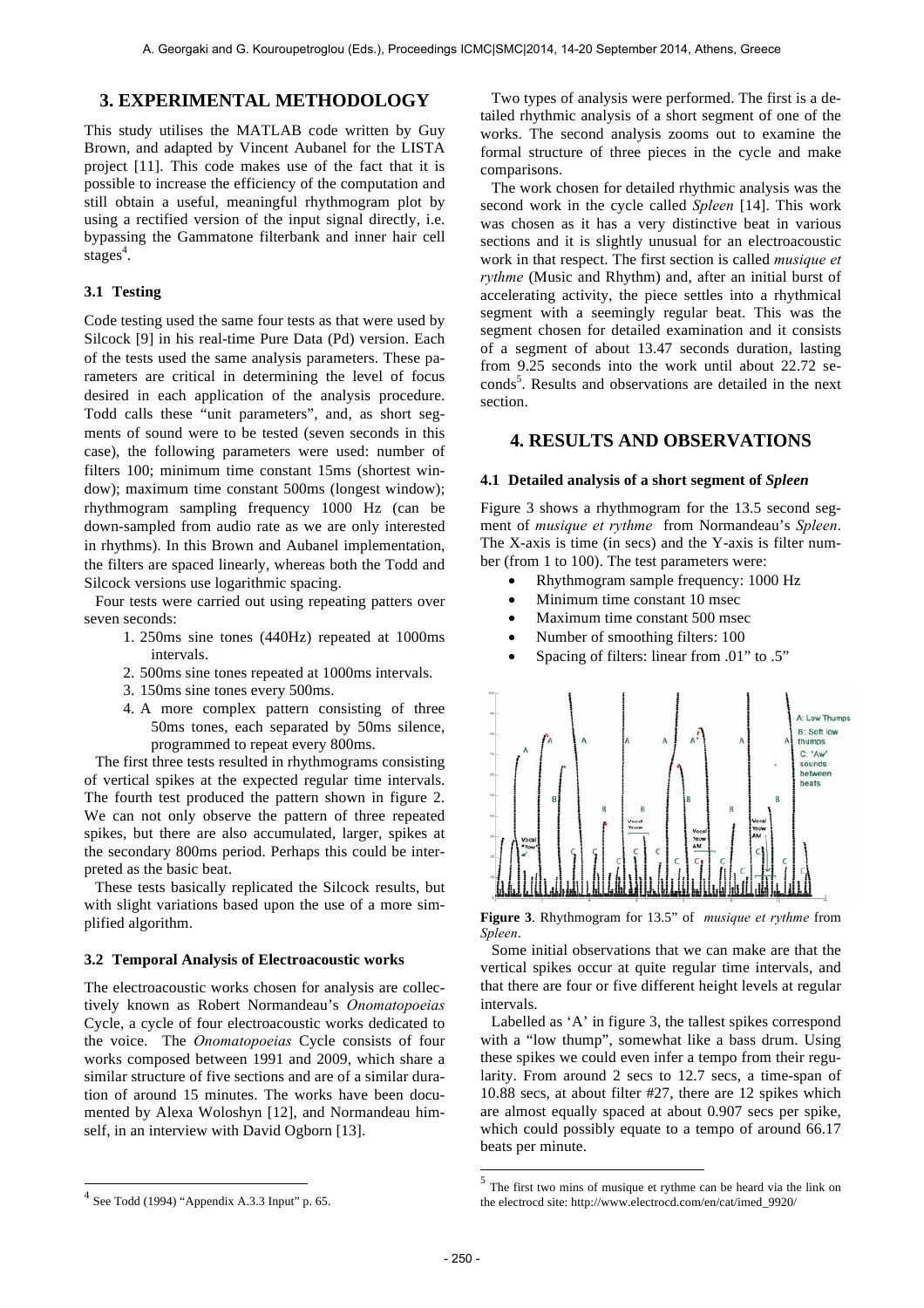Labelled as 'B' and "soft low thumps" in figure 3, these softer peaks (B) are interspersed between the louder peaks (A) and are equidistant.

At about one second, a loud vocal "yow" shout enters just after a low thump, and from their two stems they seem to combine together into a higher order response, lending weight to this significant structural point. At about 3.7 secs, the vocal "yow" is repeated, but smeared out slightly in time. Another vocal "yeow" sound peaks at 6.3 secs, but it has been further smeared in time and is about 0.5 secs long. It precedes the "low thump" sound (at 6.3 secs), but is timed to reach its peak to coincide with the low thump (refer to the annotations on figure 3).

A further "yeow" vocal sound peaks at 9.1 secs, coinciding with a thump beat, but it begins at 8.5 secs, has a longer duration of 0.6 secs, and it now begins with an amplitude modulation as a decoration and variation. Yet another "yeow" begins at 11.1 secs and ends at 11.8 secs, coinciding with a thump beat. This instance of the vocal "yeow" exhibits even more amplitude modulation than the previous one. The amplitude modulation is represented on the rhythmogram as the small repeating peaks evident for its duration.

We could summarise our observations so far as : There is a rhythmic background of regular beats, consisting of low thumps, arranged in a hierarchy with softer low thumps interspersed. The "tempo" is around 66 bpm (or 132 bpm, depending how you want to count it). An implied duple meter results from the loud-soft thump beats alternating.

Against this regular background is a foreground of vocal "yow" shouts. Less regular in their placement, the shouts become elongated to "yeow", and then amplitude modulated to add colour and variety. Although less regular in their placement, the "shouts" always terminate on a "thump" beat and thereby reinforce the regular pulse.

There are finer embellishments too, labelled 'C' in figure 3. This third level of spikes in the rhythmogram depict events that are placed between thump beats and have a timbre that is somewhere between a saw and a squeaky gate. I'll describe these events as "aw" sounds, and they function as an upbeat to the main thump beat. This "one and two and three and four" pattern has a motoric effect on the passage. The presence of further, shorter, and regular spikes is an indication of more sound events which function to embellish the basic pattern.

Looking at the rhythmogram as a whole, for this passage, we can observe that it tells us there are regular time points in the sound, there is a hierarchy of emphasis in the time points (implying some meter), and a further hierarchy in the sense that there is a background of a regular part (the thumps) and a foreground of less regular vocal shouts. Both the background and the foreground have their own embellishments. Anticipation of the events in the case of the former, and an increase in length and use of amplitude modulation, in the case of the latter.

It is important to note that the above interpretation was carried out using both a visual examination of the rhythmogram, plus aural analysis. This combination of approach was enhanced by the creation of a video which matched the rhythmogram image to the audio soundtrack

using a vertical line to trace the time scale for the duration of the excerpt.

#### **4.2 Comparison of whole works from the cycle**

The second part of this study involves the use of the rhythmogram in the representation and analysis of whole works. It turns out that the works of Robert Normandeau are ideally suited to this application as well. The *Onomatopoeias* Cycle comprises four works (excluding the original Bédé) which consist of the same basic form. This originally came about because Normandeau used an Akai S-1000 sampler and a MIDI sequencing program (Master Tracks Pro) to create the 1991 piece *Éclats de Voix* using samples of children's voices. He then realised that he could use the same timeline, but different samples, to create a cycle of works [13]. In 1993 came *Spleen* using the voices of four teenage boys, and in 1995 *Le renard et la rose* used the same timeline with adult voices. The final piece in the cycle is *Palimpseste*, from 2005, and it is dedicated to old age. The first three works were analysed, and rhythmograms were created for them.

As these works are each about 15 minutes long, a different set of analysis parameters was required. After a lot of experimentation, the following parameters were found to produce a plot, within an acceptable computation time, that could be readily interpreted:

- Rhythmogram sample frequency: 100 Hz
- Minimum time constant 600 msec
- Maximum time constant 30,000 msec
- Number of smoothing filters: 100
- Threshold: 4500 ms

These parameters represent a "zoomed out" temporal view of the three pieces. The threshold value is a parameter that can be set in the Brown and Aubanel code for use in linking the peaks within their algorithm.

Figures 4-6 depict the rhythmograms<sup>6</sup> for *Éclat*, *Spleen* and *Le renard* for their full durations of around 15 minutes. The alternating grey and white areas mark out the five sections that each piece is divided into - as tabulated by Woloshyn in her paper [13]. With each section, Normandeau combined an emotion with a sonorous parameter. The first section of *Éclat*, for example, is called *Jeu et rythme* (Play and Rhythm). Alignment of these sections facilitates the comparison of the rhythmograms of the three works.

While there is not the space within the confines of this paper to go into a detailed analysis of the audio and visual representations as we did in the previous section, we can make some initial comparisons based upon a visual examination of the three rhythmograms.

Comparing *Spleen* (Fig 5) with *Le renard* (Fig 6) we can immediately see similarities between the rhythmic profiles of sections 1, 3, 4 and 5. To take a case in point, the section 5 of each of these two works seems to consist of three phrases.

 $\overline{a}$ 

 $6$  Like Figures 2 & 3, in Figures 4-6, the X-axis is time (in secs) and the Y-axis is filter number (1 to 100)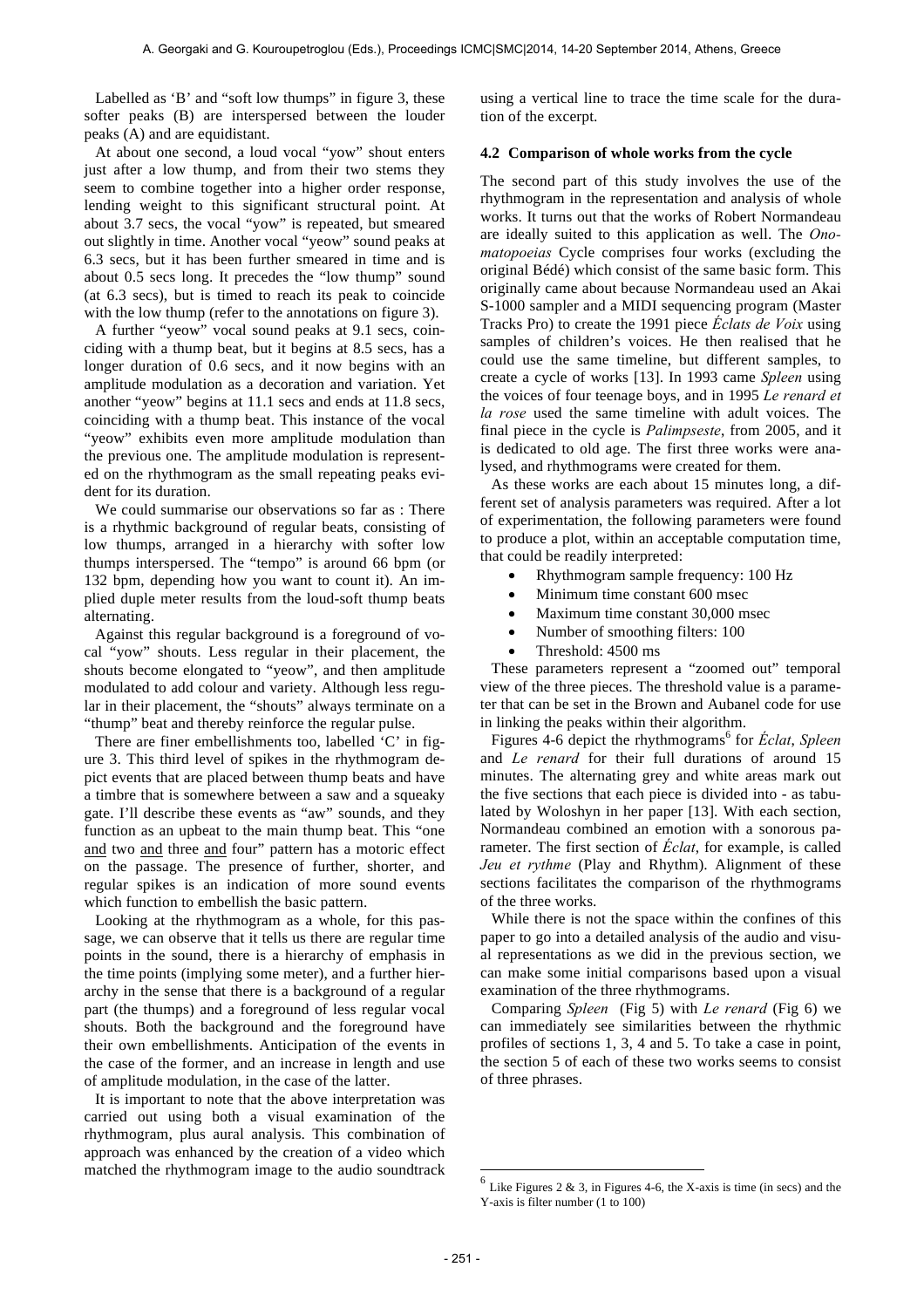

**Figure 4**. Rhythmogram of the whole of *Éclats de voix* from Normandeau's *Onomatopoeias* cycle.



**Figure 5**. Rhythmogram of the whole of *Spleen* from Normandeau's *Onomatopoeias* cycle.



**Figure 6**. Rhythmogram of the whole of *Le Renard et la rose* from Normandeau's *Onomatopoeias* cycle.